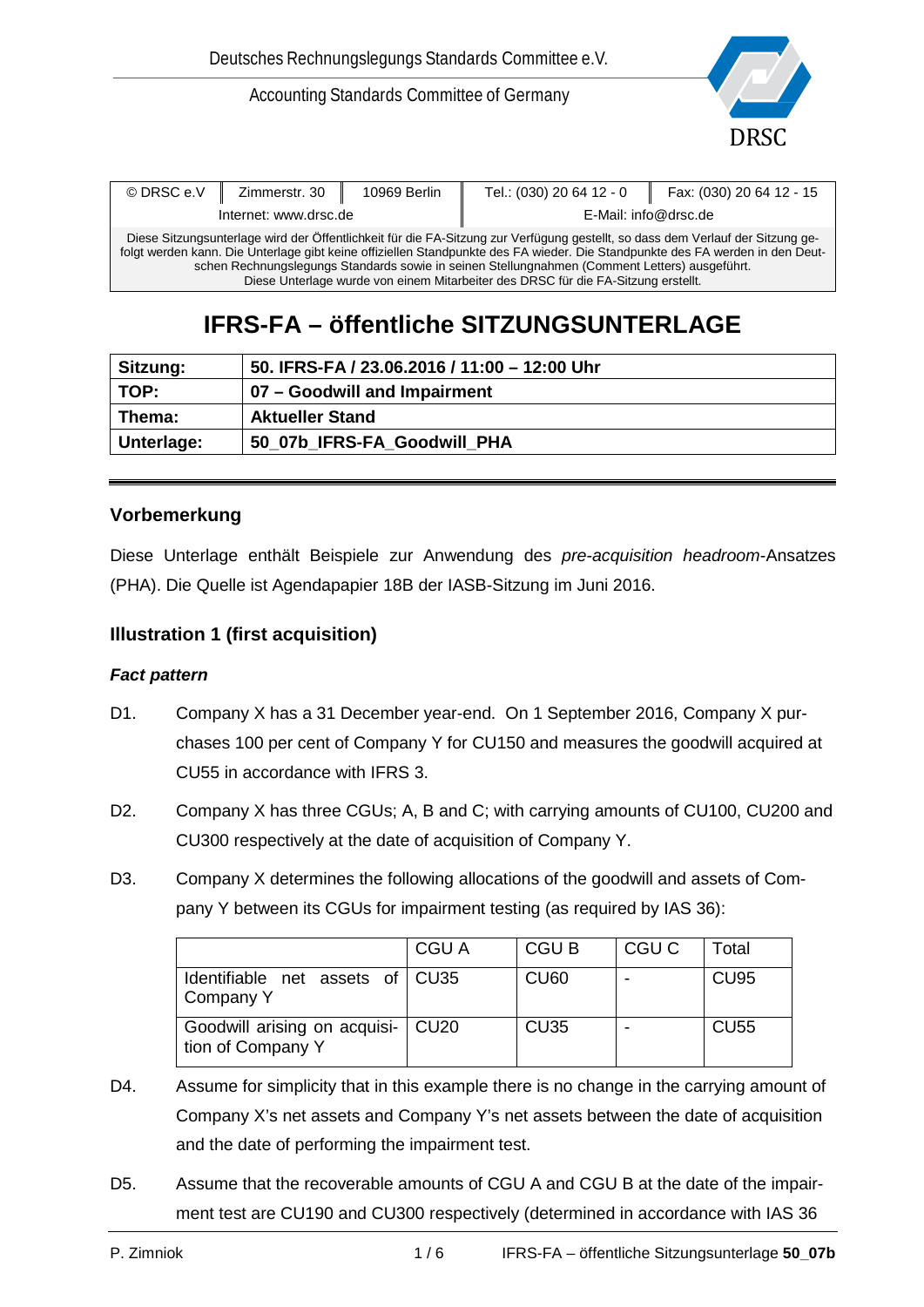as normal, ie after including Company Y allocations of net assets and goodwill, and using the assumptions for the CGUs post acquisition of Company Y).

# *Applying the PH Approach*

- D6. In order to determine the PH, the recoverable amounts of CGUs A and B would need to be determined at the date of acquisition of Company Y, based on the pre-acquisition assumptions and before allocation of Company Y. Assume the recoverable amounts of CGUs A and B determined on this basis are CU140 and CU220 respectively. As noted in paragraph D2, the carrying amounts of CGUs A and B are CU100 and CU200 respectively (before allocation of Company Y).
- D7. Consequently, for the purposes of the impairment test, a PH of CU40 (=140-100) exists for CGU A and a PH of CU20 (=220-200) exists for CGU B.
- D8. IAS 36 requires CGU A and CGU B to be tested for impairment before the year-end (and on an annual basis), because goodwill is allocated to those CGUs.

|                                                                                  | CGU A             | <b>CGUB</b>       |
|----------------------------------------------------------------------------------|-------------------|-------------------|
| Identifiable net assets excluding<br>goodwill (includes Company Y<br>allocation) | $CU135 (=100+35)$ | $CU260 (=200+60)$ |
| Goodwill arising on acquisition<br>of Company Y                                  | CU <sub>20</sub>  | <b>CU35</b>       |
| <b>Carrying amount</b>                                                           | <b>CU155</b>      | <b>CU295</b>      |
| PH (not recognised as an asset)                                                  | <b>CU40</b>       | <b>CU20</b>       |
| Total of the carrying amount<br>of the CGU plus the PH                           | <b>CU195</b>      | <b>CU315</b>      |

D9. At the date of the impairment test, amounts relating to CGUs A and B are:

- D10. Outcome of the impairment test:
	- (a) CGU A: Recoverable amount (CU190) < Carrying amount of CGU plus PH (CU195). Impairment of CU5 allocated to the goodwill recognised on acquisition of Company Y.
	- (b) CGU B: Recoverable amount (CU300) < Carrying amount of CGU plus PH (CU315). Impairment of CU15 allocated to the goodwill recognised on acquisition of Company Y.
- D[1](#page-1-0)1. Consequently, the carrying amounts of the CGUs of Group  $X^1$  after the impairment test are as follows:

-

<span id="page-1-0"></span><sup>&</sup>lt;sup>1</sup> Group X consists of Company X and its subsidiaries (currently only Company Y).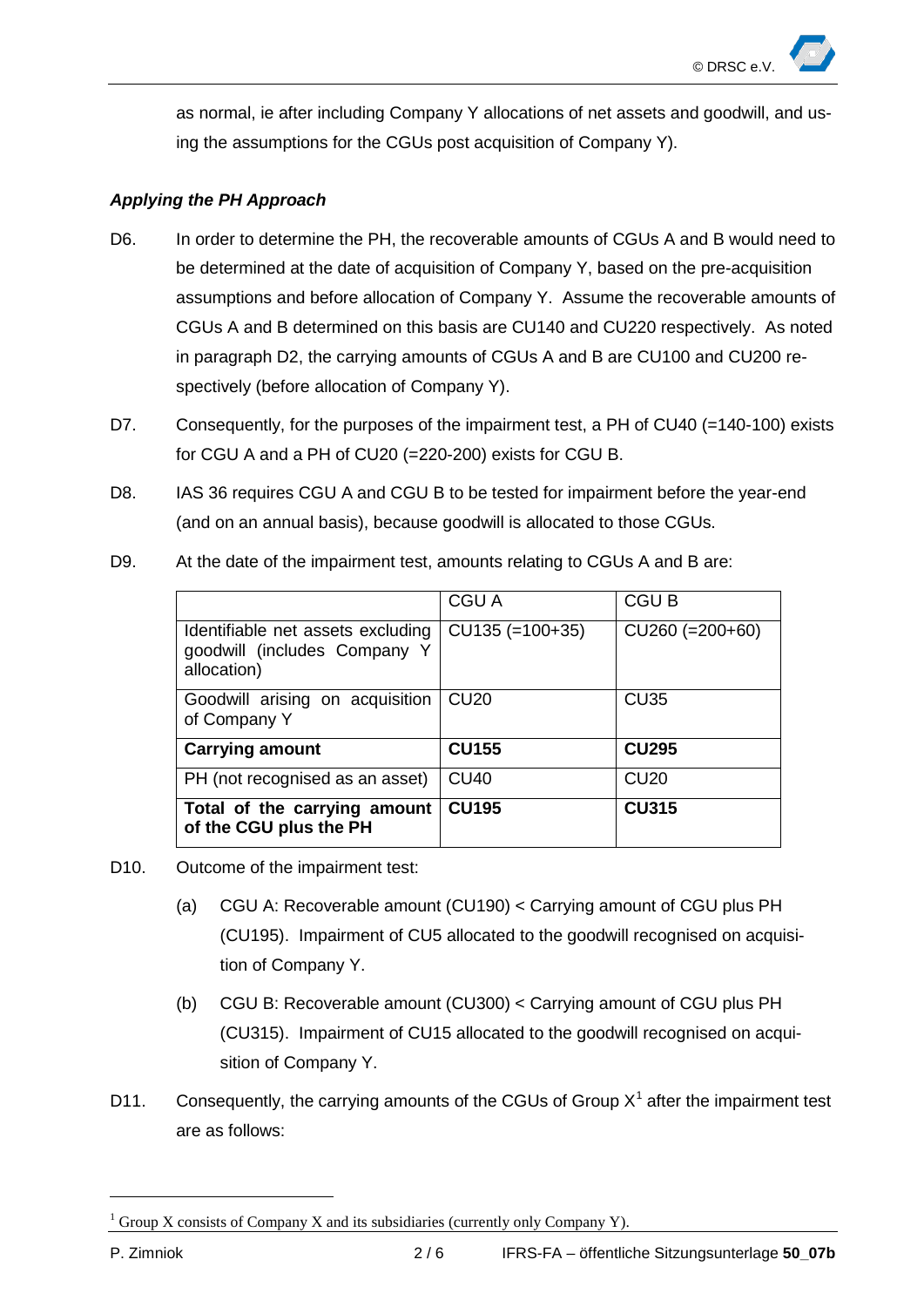|                                                             | CGU A        | <b>CGUB</b>     | CGU C            |
|-------------------------------------------------------------|--------------|-----------------|------------------|
| <b>Identifiable</b><br>assets<br>net<br>excluding goodwill  | <b>CU135</b> | <b>CU260</b>    | <b>CU300</b>     |
| Goodwill (after allocation   CU15 (=20-5)<br>of impairment) |              | $CU20 (=35-15)$ | C <sub>U</sub> O |
| <b>Carrying</b><br>οf<br>amount<br><b>CGUs</b>              | <b>CU150</b> | <b>CU280</b>    | <b>CU300</b>     |

# **Illustration 2 (second acquisition)**

# *Fact pattern*

D12. Same fact pattern as illustration 1. On 1 July 2017 the carrying amount of Group X's CGUs A, B and C are as follows:

| Identifiable net<br>assets<br>excluding goodwill    | CGU A<br>CU145              | CGU B<br><b>CU240</b>       | CGU C<br><b>CU250</b>                       |
|-----------------------------------------------------|-----------------------------|-----------------------------|---------------------------------------------|
| Goodwill<br>Carrying<br>of<br>amount<br><b>CGUs</b> | <b>CU15</b><br><b>CU160</b> | <b>CU20</b><br><b>CU260</b> | C <sub>U</sub> <sub>0</sub><br><b>CU250</b> |

- D13. On 1 July 2017 Group X purchases 100 per cent of Company Z for CU200 and measures the goodwill acquired at CU61 in accordance with IFRS 3. Company X allocates Company Z in full to its existing CGU A.
- D14. Assume for simplicity that in this example there is no change in the carrying amount of the net assets of the companies between the date of acquisition of Company Z and the date of performing the impairment tests of CGUs A and B. Assume also that the annual impairment test of CGUs A and B is performed after the acquisition of Company Z takes place.
- D15. CGU A and CGU B would need to be tested for impairment during the year, because goodwill is allocated to those CGUs.
	- (a) Assume the recoverable amount of CGU A after allocation of Company Z at the date of the impairment test is CU400 (determined in accordance with IAS 36 as normal, ie after including Company Z allocations of net assets and goodwill, and using the assumptions for CGU A post acquisition).
	- (b) Assume that the recoverable amount of CGU B is CU250 at the date of the impairment test.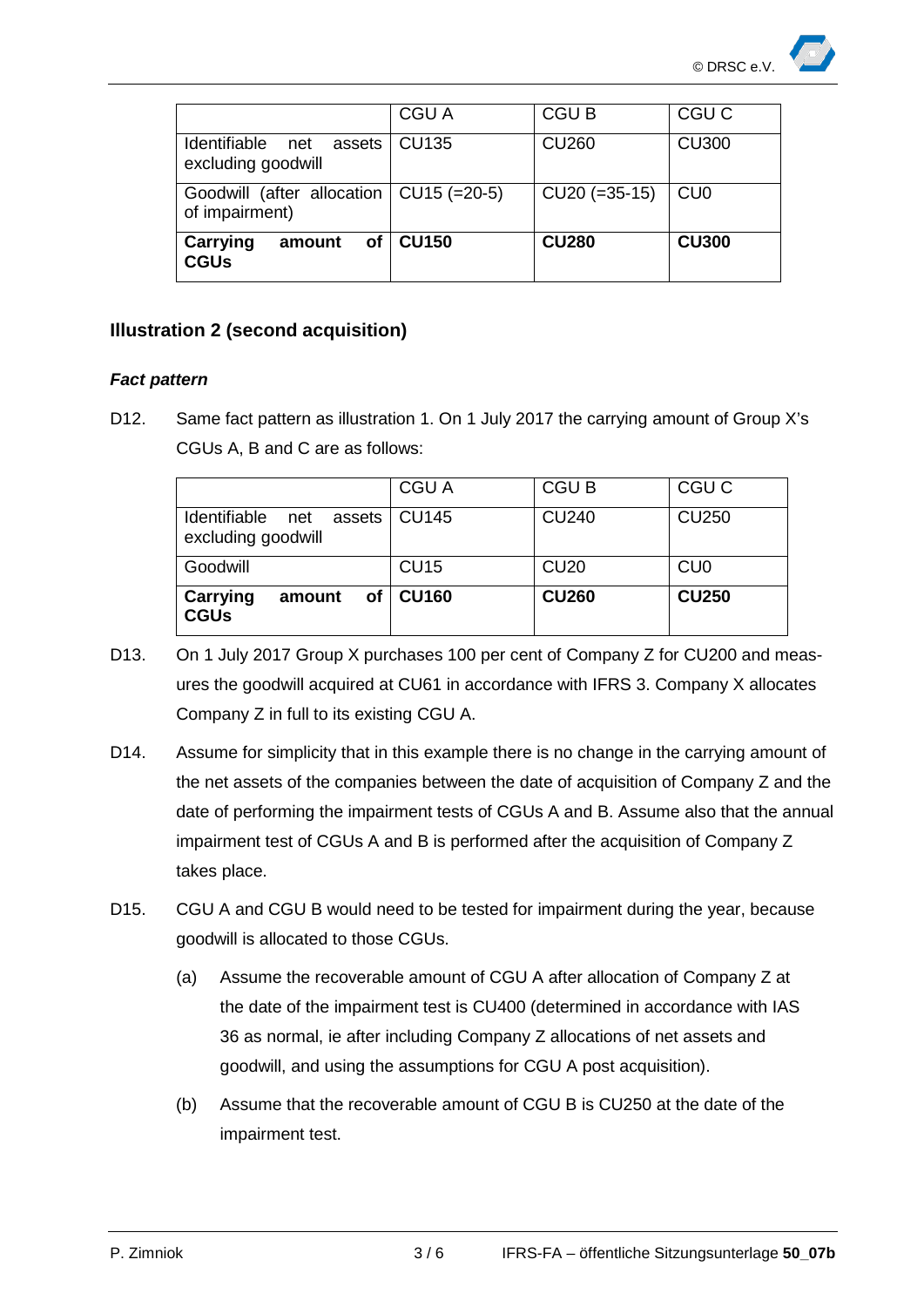#### *Applying the PH Approach*

# **CGU A**

- D16. The allocation to CGU A of goodwill from the acquisition of Company Z will require measurement of a revised PH for CGU A. The recoverable amount of CGU A would need to be determined at the date of acquisition of Company Z, based on the preacquisition assumptions and before allocation of Company Z goodwill and other assets. These pre-acquisition values and assumptions would nevertheless include the Company Y allocations
- D17. Assume the recoverable amount of CGU A on 1 July 2017 based on the pre-acquisition assumptions and before allocation of Company Z is CU196. Consequently, a revised PH of CU36 (=196-160) exists for CGU A.

| D18.<br>At the date of the impairment test, the amounts relating to CGU A are as follows: |  |
|-------------------------------------------------------------------------------------------|--|
|-------------------------------------------------------------------------------------------|--|

|                                                                               | <b>CGU A</b>                 |
|-------------------------------------------------------------------------------|------------------------------|
| Identifiable net assets excluding goodwill<br>(includes Company Z allocation) | <b>CU284</b><br>$(=145+139)$ |
| Goodwill                                                                      | <b>CU76</b><br>$(=15+61)$    |
|                                                                               |                              |
| <b>Carrying amount</b>                                                        | <b>CU360</b>                 |
| Revised PH (not recognised as an asset)                                       | <b>CU36</b>                  |

D19. Outcome of the impairment test of CGU A: Recoverable amount (CU400) > Carrying amount of CGU plus the PH (CU396). No impairment.

#### **CGU B**

D20. At the date of the impairment test, the amounts relating to CGU B are as follows:

|                                                               | <b>CGUB</b>      |
|---------------------------------------------------------------|------------------|
| Identifiable net assets excluding goodwill                    | <b>CU240</b>     |
| Goodwill                                                      | <b>CU20</b>      |
| <b>Carrying amount</b>                                        | <b>CU260</b>     |
| PH (not adjusted as no goodwill allocated<br>from Company Z)  | CU <sub>20</sub> |
| Total of the carrying amount of the<br><b>CGU plus the PH</b> | <b>CU280</b>     |

D21. Outcome of the impairment test: CGU B: Recoverable amount (CU250) < Carrying amount of CGU plus pre- acquisition headroom (CU280). Impairment of CU20 allo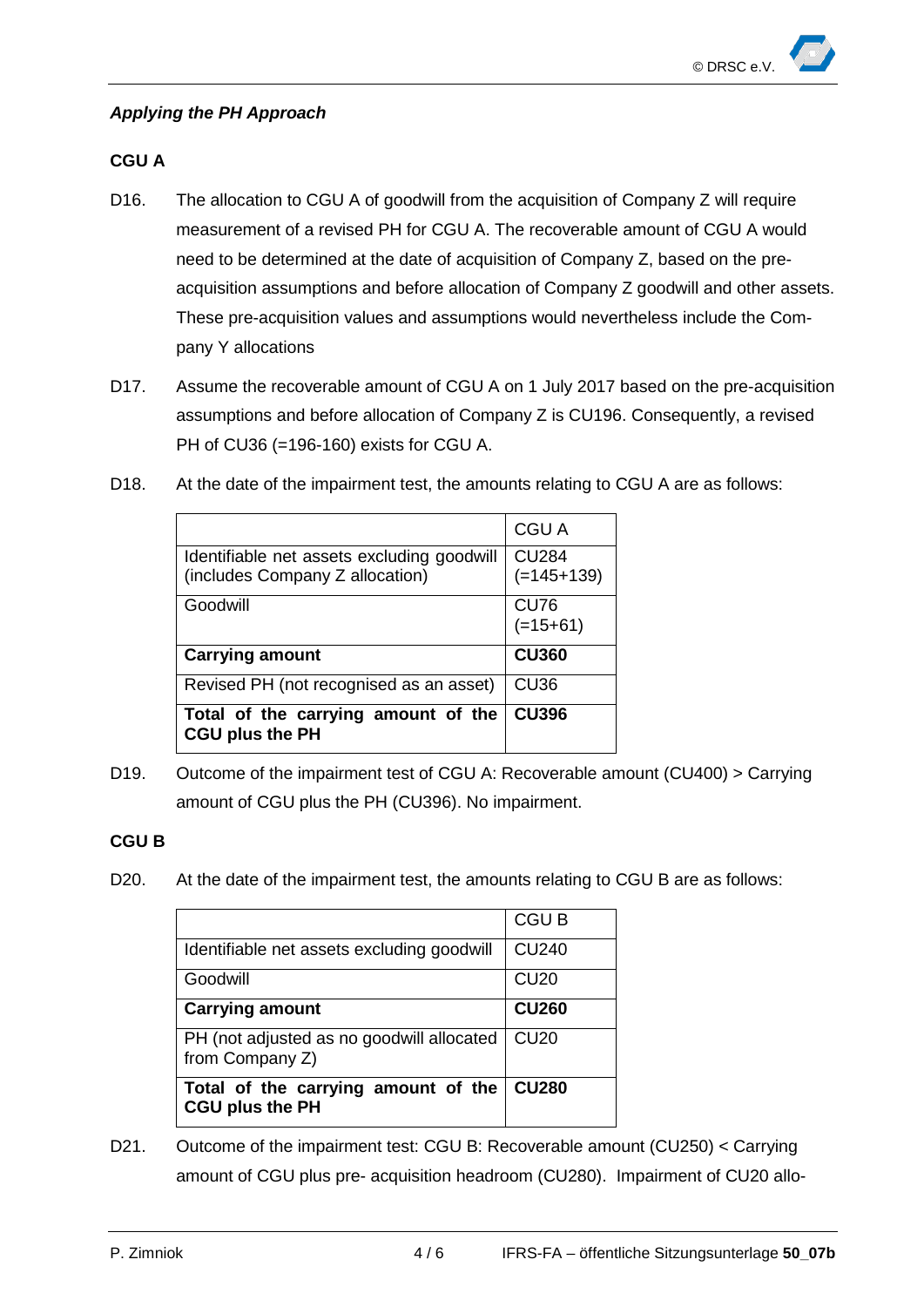cated to the goodwill arising on acquisition of Company Y. The remaining CU10 is allocated against the PH, not the other assets of CGU B.

- D22. As there is no goodwill remaining in CGU B, the PH allocated to CGU B will be disregarded for future impairment tests.
- D23. Note: If the recoverable amount of CGU B had been CU230, CU20 would have been allocated to goodwill, CU20 would have been allocated against the PH and CU10 would have been allocated to other assets of the unit in accordance with IAS 36.

# **Illustration 3 (disposal of part of an operation)**

#### *Fact pattern*

D24. Same fact pattern as illustrations 1 and 2. On 1 February 2018 the carrying amount of CGU A is as follows:

|                                            | <b>CGU A</b> |
|--------------------------------------------|--------------|
| Identifiable net assets excluding goodwill | <b>CU260</b> |
| Goodwill                                   | <b>CU76</b>  |
| <b>Carrying amount of CGU</b>              | <b>CU336</b> |

D25. On 1 February 2018 Group X sells for CU100 an operation that is part of CGU A. The carrying amount of the net assets in the operation excluding goodwill at the time of sale is CU70. Assume the goodwill associated with the operation is measured on the basis of the relative values of the operation disposed of and the portion of CGU A retained in accordance with paragraph 86(b) of IAS 36. The recoverable amount of the portion of CGU A retained is CU300.

#### *Allocation of goodwill and PH between operations disposed and retained*

- D26. Assuming goodwill and PH are both allocated on the basis of relative values:
	- (a) The portion of the CGU disposed of is 25% of the CGU based on relative value (=100/(300+100). Hence, 25% of the goodwill in CGU A is included in the operation sold.
	- (b) 25% of the PH would be removed from future impairment calculations.
- D27. Consequently:
	- (a) Goodwill of CU19 (=0.25x76) is allocated to the operation disposed of.
	- (b) A PH of CU9 (=0.25x36) would be allocated to the operation disposed of, leaving a PH of CU27 in CGU A for use in future impairment tests.